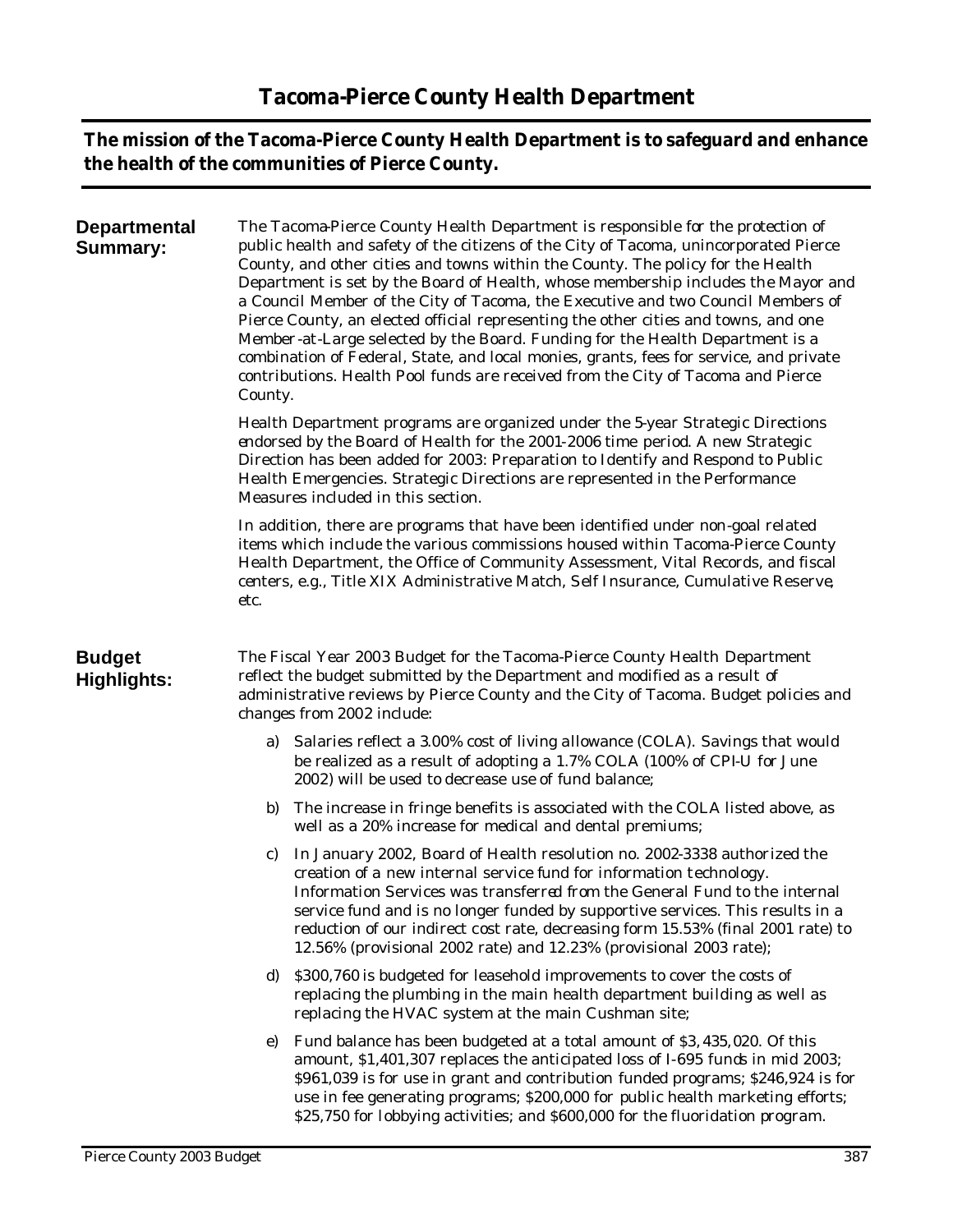- f) \$1,530,754 is budgeted for other financing uses. Operating transfers are necessary in 2003, primarily to support programs with the loss of I-695 dollars; and
- g) As of August 2002, a different hierarchy was established for use in our new financial system effective January 1, 2003. The following reports labeled "Staffing Summary", "Funding Sources", and "Expenditures" represents this new plan.

# **Performance Measures**

## 1) **Communicable Disease:**

- (a) Control known and emerging communicable diseases in Pierce County.
- 2) **Prevention - Leading Health Risks in Pierce County:**
	- (a) Deliver population-based Primary Prevention Campaigns county-wide and in smaller communities to reduce harm and death from unhealthy behavior.

### 3) **Enhance the Safety of Pierce County Water Resources:**

- (a) Assure compliance of solid waste facilities.
- (b) Assure Public Water system compliance.
- (c) Assure individual water supplies conform to applicable state and local regulations.
- (d) Protect shellfish waters from pollutants.
- (e) Assure new on-site sewage systems conform to applicable state and local regulations.
- (f) Assure maintenance of existing on -site sewage systems.

## 4) **Strengthening Families:**

(a) Prevention Partnership for Children - Family Support Centers.

(b) Adolescent projects with schools and juvenile justice Truancy (BECCA) and Moderate Offender Program.

#### 5) **Improve access to Health Care Systems:**

- (a) Manage the process by which Tacoma-Pierce County Health Department and community partners assess access issues.
- (b) Develop a model leading to Board of Health policy changes.
- (c) Oversee the implementation of the chosen model.
- 6) **Decrease Illness, Injury, and Death From Environmental Hazards:**
	- (a) Conduct soil study for arsenic and lead concentrations in Pierce County.
	- (b) Maintain a focused and responsive compliance program.
	- (c) Safeguard health from toxic chemicals having direct human and larger environmental impacts.
- 7) **Preparation to Identify and Respond to Public Health Emergencies:**
	- (a) Develop and implement a surveillance system to track trends associated with potential bio-terrorism events.

| <b>FUNDING SOURCES</b>         |                                |                       |                       |                       |                           |                          |  |  |  |  |
|--------------------------------|--------------------------------|-----------------------|-----------------------|-----------------------|---------------------------|--------------------------|--|--|--|--|
|                                | 2000<br><b>Actual</b>          | 2001<br><b>Actual</b> | 2002<br><b>Budget</b> | 2003<br><b>Budget</b> | <b>Absolute</b><br>Change | <b>Percent</b><br>Change |  |  |  |  |
| Est Use Of Begin Fund Balance  | \$<br>$\overline{\phantom{0}}$ | \$                    | 1,117,145<br>\$       | 3,435,020<br>S        | 2,317,875<br>\$           | 207.5 %                  |  |  |  |  |
| Licenses & Permits             | 2,611,477                      | 2,605,807             | 3,013,971             | 2,965,613             | (48, 358)                 | (1.6)                    |  |  |  |  |
| Intergovernmental Revenue      | 19,396,554                     | 24,803,412            | 19,783,025            | 20,211,503            | 428,478                   | 2.2                      |  |  |  |  |
| <b>Charges For Services</b>    | 2,654,726                      | 3,082,668             | 3,168,544             | 4,871,801             | 1,703,257                 | 53.8                     |  |  |  |  |
| Miscellaneous Revenue          | 950,657                        | 1,331,770             | 1,067,906             | 1,818,476             | 750,570                   | 70.3                     |  |  |  |  |
| <b>Other Financing Sources</b> | 439.521                        | 1,475,123             | 96.154                | 1,530,754             | 1,434,600                 | 1,492.0                  |  |  |  |  |
| Total                          | \$26.052.935                   | \$33,298,780          | \$28,246,745          | \$34,833,167          | 6.586.422<br>S            | %<br>23.3                |  |  |  |  |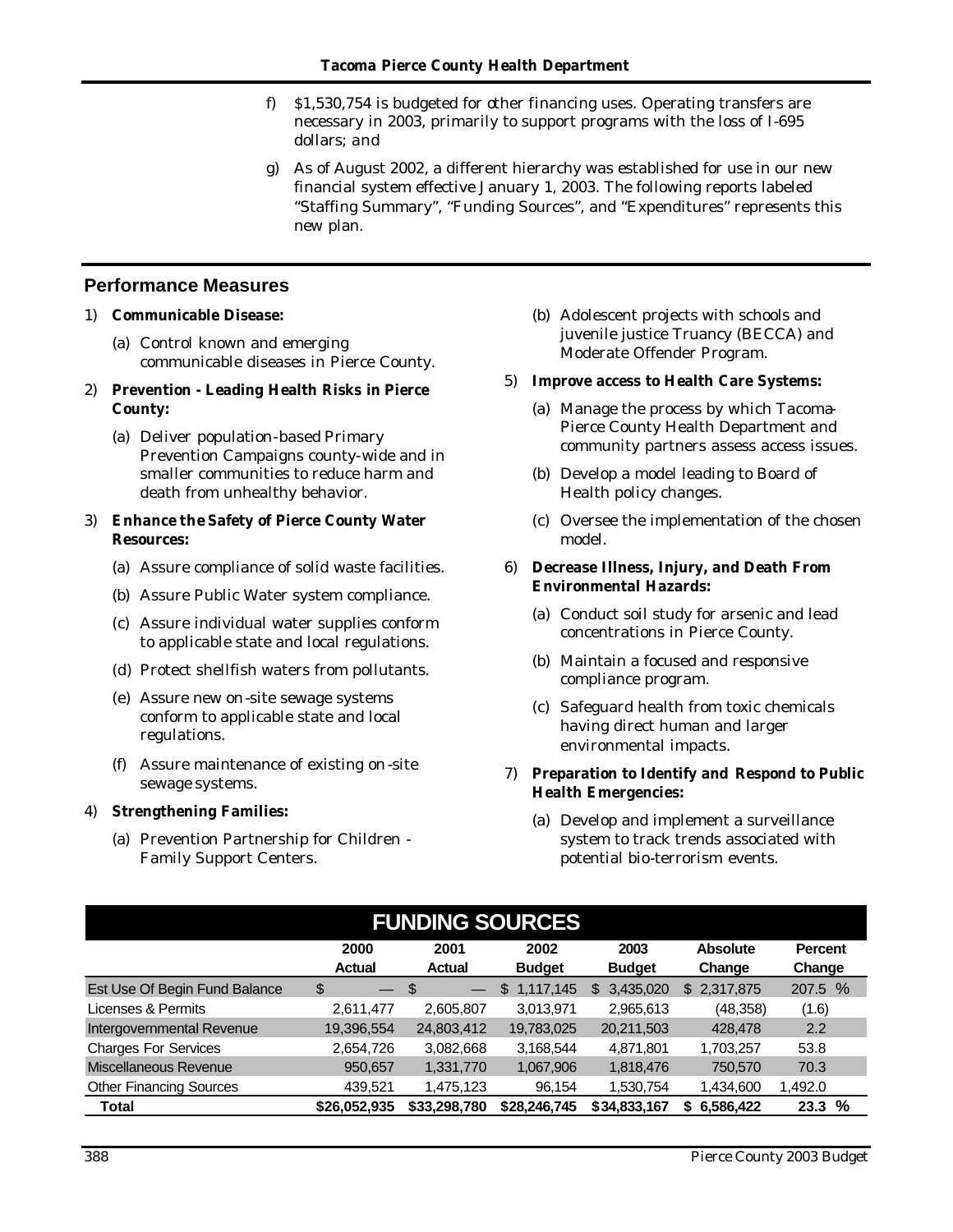# *Tacoma Pierce County Health Department*

| <b>EXPENDITURES</b>               |                       |                       |                       |                       |                           |                          |  |  |  |  |
|-----------------------------------|-----------------------|-----------------------|-----------------------|-----------------------|---------------------------|--------------------------|--|--|--|--|
|                                   | 2000<br><b>Actual</b> | 2001<br><b>Actual</b> | 2002<br><b>Budget</b> | 2003<br><b>Budget</b> | <b>Absolute</b><br>Change | <b>Percent</b><br>Change |  |  |  |  |
| Salaries & Wages                  | \$10,506,392          | \$11,890,709          | \$13,021,994          | \$14,139,709          | 1,117,715<br>S            | 8.6%                     |  |  |  |  |
| <b>Personnel Benefits</b>         | 3,375,293             | 3,507,413             | 4,237,888             | 4,799,698             | 561,810                   | 13.3                     |  |  |  |  |
| <b>Supplies</b>                   | 2,620,156             | 4,380,056             | 1,022,527             | 996,119               | (26, 408)                 | (2.6)                    |  |  |  |  |
| Other Services & Charges          | 7,631,993             | 10,486,771            | 9,611,728             | 14,414,151            | 4,802,423                 | 50.0                     |  |  |  |  |
| <b>Intergovernmental Services</b> | 31,308                | 24,569                | 25,840                | 22,730                | (3, 110)                  | (12.0)                   |  |  |  |  |
| <b>Capital Outlays</b>            | 95.235                | 703.735               | 326,768               | 460.760               | 133.992                   | 41.0                     |  |  |  |  |
| Total                             | \$24,260,377          | \$30,993,253          | \$28,246,745          | \$34,833,167          | 6,586,422<br>S.           | 23.3%                    |  |  |  |  |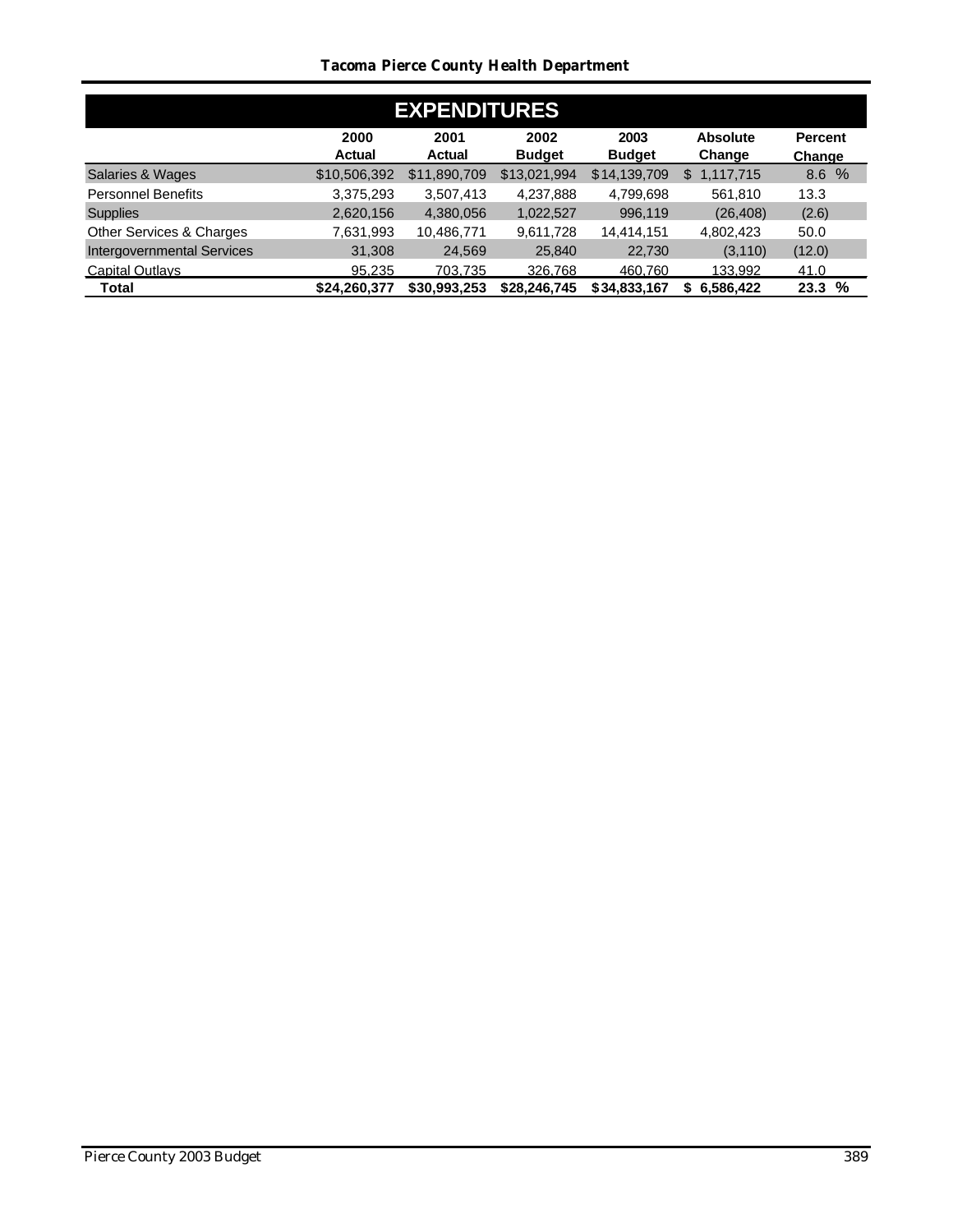# *Tacoma Pierce County Health Department*

| <b>STAFFING SUMMARY</b>              |                    |                    |                    |                    |                    |                    |  |  |  |
|--------------------------------------|--------------------|--------------------|--------------------|--------------------|--------------------|--------------------|--|--|--|
|                                      | 1998<br><b>FTE</b> | 1999<br><b>FTE</b> | 2000<br><b>FTE</b> | 2001<br><b>FTE</b> | 2002<br><b>FTE</b> | 2003<br><b>FTE</b> |  |  |  |
| <b>General Fund</b>                  |                    |                    |                    |                    |                    |                    |  |  |  |
| Office of the Director               | 8.00               | 7.00               | 7.20               | 8.40               | 8.15               | 8.00               |  |  |  |
| <b>Business Office</b>               | 29.20              | 25.20              | 13.60              | 16.35              | 16.00              |                    |  |  |  |
| Finance                              |                    |                    |                    |                    |                    | 9.00               |  |  |  |
| <b>Purchasing/Operations</b>         |                    |                    |                    |                    |                    | 7.00               |  |  |  |
| <b>Information Services</b>          |                    |                    | 4.60               | 4.60               |                    |                    |  |  |  |
| <b>Human Resources</b>               | 6.85               | 7.35               | 5.90               | 5.70               | 6.45               | 6.45               |  |  |  |
| Office of Community Assessment       |                    |                    |                    |                    |                    | 9.60               |  |  |  |
| <b>Total General Fund</b>            | 44.05              | 39.55              | 31.30              | 35.05              | 30.60              | 40.05              |  |  |  |
| <b>Special Revenue Funds</b>         |                    |                    |                    |                    |                    |                    |  |  |  |
| Public Health Emergency Fund         |                    |                    |                    | 8.00               | 8.00               | 9.00               |  |  |  |
| Env Health (PHM)                     |                    |                    |                    |                    |                    | 2.99               |  |  |  |
| On-Site Sewage                       | 16.45              | 14.20              | 17.85              | 18.15              | 17.85              | 13.70              |  |  |  |
| Solid & Hazardous Waste Mgmt         | 11.95              | 12.05              | 14.63              | 17.80              | 21.71              | 20.91              |  |  |  |
| <b>Water Resources</b>               | 20.35              | 18.95              | 10.65              | 11.50              | 12.80              | 8.55               |  |  |  |
| <b>Other Environmental Health</b>    |                    |                    |                    |                    |                    | 4.76               |  |  |  |
| <b>Adolescent Health</b>             | 9.00               | 14.10              | 9.80               | 10.30              | 11.30              | 15.45              |  |  |  |
| Prevention                           |                    |                    |                    |                    |                    | 30.75              |  |  |  |
| Food & Comm Safety                   | 19.99              | 20.09              | 21.20              | 21.00              | 24.46              | 22.05              |  |  |  |
| Substance Abuse                      | 33.10              | 34.86              | 34.00              | 36.65              | 35.10              | 33.21              |  |  |  |
| <b>Comm Disease Control</b>          | 31.80              | 44.23              | 43.96              | 47.66              | 42.01              | 26.27              |  |  |  |
| <b>HIV/AIDS</b>                      |                    |                    |                    |                    |                    | 10.94              |  |  |  |
| Tuberculosis                         |                    |                    |                    |                    |                    | 6.56               |  |  |  |
| <b>Prevention Partnership</b>        |                    |                    |                    |                    |                    | 2.00               |  |  |  |
| <b>Family Based Services</b>         |                    |                    |                    |                    |                    | 23.80              |  |  |  |
| <b>Domestic Violence</b>             | 1.90               | 3.40               | 5.90               | 5.90               | 4.90               | 4.90               |  |  |  |
| <b>Tacoma Urban Network</b>          | 1.75               | 0.50               | 1.00               | 1.00               | 1.00               | 1.00               |  |  |  |
| <b>Vital Records</b>                 | 5.05               | 5.05               | 5.00               | 5.00               | 5.00               |                    |  |  |  |
| Asthma Prevention                    |                    |                    | 1.00               | 0.25               | 0.25               |                    |  |  |  |
| Public Health Managers               | 12.25              | 16.50              | 13.60              | 17.20              | 18.20              |                    |  |  |  |
| <b>Childrens Commission</b>          | 2.00               | 2.00               | 4.00               | 1.10               |                    |                    |  |  |  |
| Child Health                         | 0.50               |                    |                    |                    |                    |                    |  |  |  |
| Family Support Centers/PPC           | $\qquad \qquad -$  | $\qquad \qquad -$  | 20.45              | 23.55              | 22.70              | —                  |  |  |  |
| <b>Public Health Service Systems</b> | 53.09              | 47.95              | 26.10              | 26.10              | 27.23              |                    |  |  |  |
| Contract/Media                       |                    |                    | 1.00               |                    |                    |                    |  |  |  |
| <b>Resourse Center</b>               | 35.70              | 9.40               |                    |                    |                    |                    |  |  |  |
| Office of Community Assessment       | 7.00               | 7.00               | 4.60               | 4.60               | 4.60               |                    |  |  |  |
| <b>Total Special Revenue Funds</b>   | 261.88             | 250.28             | 234.74             | 255.76             | 257.11             | 236.84             |  |  |  |
| <b>Internal Service Fund</b>         |                    |                    |                    |                    |                    |                    |  |  |  |
| Information Technology Fund          |                    |                    |                    |                    | 6.25               | 6.40               |  |  |  |
| <b>Total Internal Service Fund</b>   |                    |                    |                    |                    | 6.25               | 6.40               |  |  |  |
| <b>Total Health Department</b>       | 305.93             | 289.83             | 266.04             | 290.81             | 293.96             | 283.29             |  |  |  |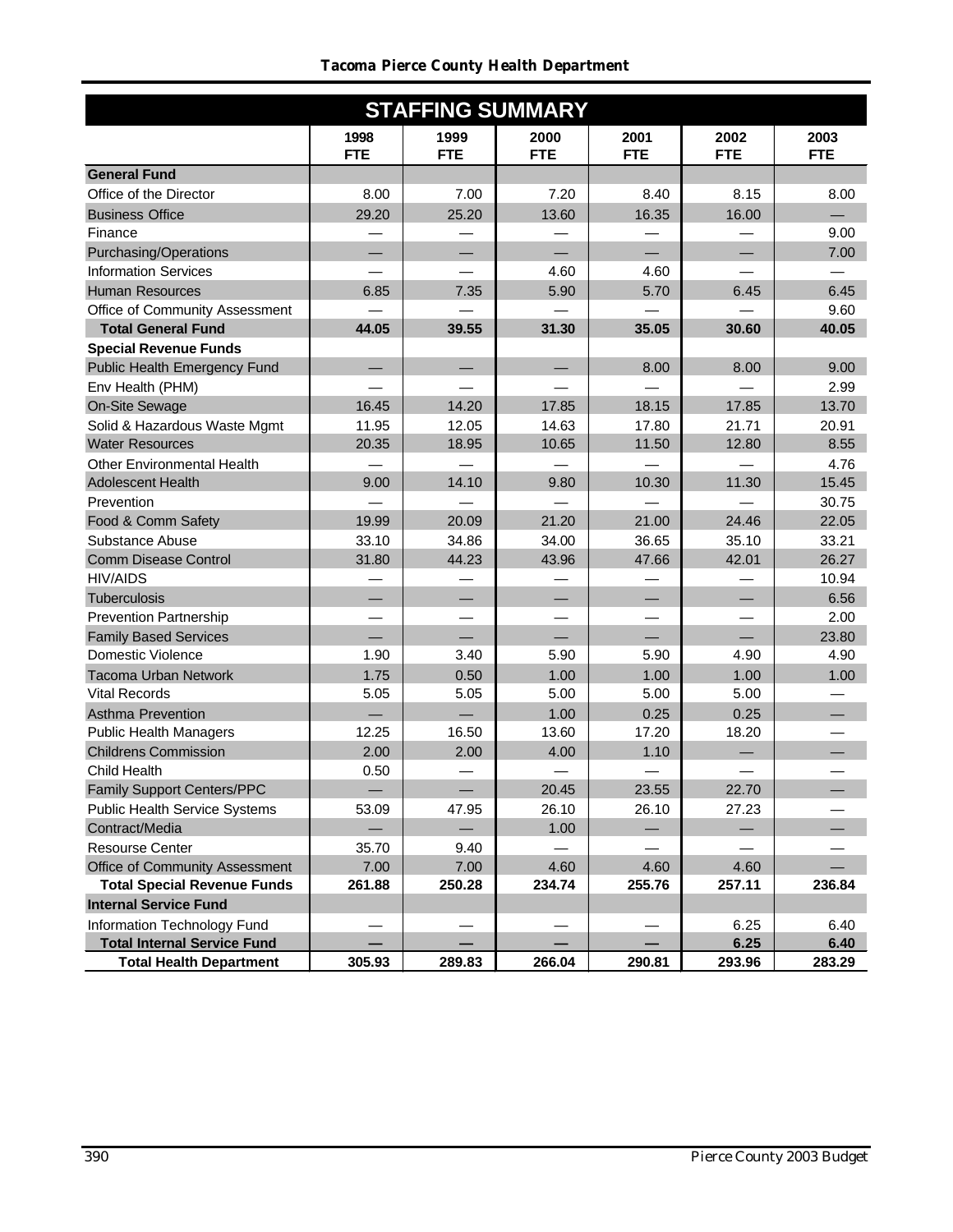| <b>Lic/Permits</b><br><b>Other</b><br><b>Health</b><br><b>Health</b><br><b>Total</b><br>2003<br>Pool<br>Pool<br>Fee's/Misc<br><b>Financing</b><br><b>Fund</b><br>Federal<br><b>State</b><br><b>Special</b><br><b>Special</b><br><b>Balance</b><br><b>Grants</b><br>- City<br>- County<br>City<br>County<br><b>Contributions</b><br><b>Sources</b><br><b>Revenues</b><br><b>Grants</b><br>\$<br>\$<br>\$<br>\$<br>\$<br>335,333<br>25,750 \$<br>\$<br>\$<br>309,583 \$<br>Office of the Director<br>\$<br>Finance<br>$\mathcal{L}^{\pm}$<br>Purchasing/Operations<br>$\overline{a}$<br><b>Human Resources</b><br>$\sim$<br>Office of Community Assessment<br>329,336<br>6,403<br>38,091<br>462,790<br>102,035<br>938,655<br>594,140<br>Non-Departmental<br>594,140<br><b>Total General Fund</b><br>347,674<br>619,890<br>329,336<br>6,403<br>462,790<br>102,035<br>1,868,128<br>645,132<br>Public Health Emergency Fund<br>85,132<br>560,000<br>Cumulative Res/Leasehold Contingency Fund<br>222,000<br>47,000<br>175,000<br>Environmental & Personal Health Fund:<br>Environmental Health (PHM)<br>$\mathcal{L}_{\mathcal{A}}$<br>1,358,977<br>1,358,977<br>On-Site Sewage<br>Solid & Hazardous Waste Management<br>1,884,973<br>246,659<br>812,855<br>2,944,487<br><b>Water Resources</b><br>34,610<br>1,139,267<br>58,608<br>471,149<br>188,799<br>80,000<br>243,601<br>62.500<br><b>Other Environmental Health</b><br>157,890<br>487.938<br>145,810<br>38.292<br>145.946<br><b>Adolescent Health</b><br>665,131<br>458,609<br>74,292<br>2,054,456<br>87,056<br>300,000<br>200,000<br>269,368<br>14,612<br>3,520,700<br>Prevention<br>383,805<br>1,020,221<br>992,488<br>175,960<br>748,361<br>185,253 | <b>FUNDING SOURCES</b>         |        |  |       |  |  |  |  |           |           |
|----------------------------------------------------------------------------------------------------------------------------------------------------------------------------------------------------------------------------------------------------------------------------------------------------------------------------------------------------------------------------------------------------------------------------------------------------------------------------------------------------------------------------------------------------------------------------------------------------------------------------------------------------------------------------------------------------------------------------------------------------------------------------------------------------------------------------------------------------------------------------------------------------------------------------------------------------------------------------------------------------------------------------------------------------------------------------------------------------------------------------------------------------------------------------------------------------------------------------------------------------------------------------------------------------------------------------------------------------------------------------------------------------------------------------------------------------------------------------------------------------------------------------------------------------------------------------------------------------------------------------------------------------------------------------------------------------------|--------------------------------|--------|--|-------|--|--|--|--|-----------|-----------|
|                                                                                                                                                                                                                                                                                                                                                                                                                                                                                                                                                                                                                                                                                                                                                                                                                                                                                                                                                                                                                                                                                                                                                                                                                                                                                                                                                                                                                                                                                                                                                                                                                                                                                                          |                                |        |  |       |  |  |  |  |           |           |
|                                                                                                                                                                                                                                                                                                                                                                                                                                                                                                                                                                                                                                                                                                                                                                                                                                                                                                                                                                                                                                                                                                                                                                                                                                                                                                                                                                                                                                                                                                                                                                                                                                                                                                          | <b>General Fund</b>            |        |  |       |  |  |  |  |           |           |
|                                                                                                                                                                                                                                                                                                                                                                                                                                                                                                                                                                                                                                                                                                                                                                                                                                                                                                                                                                                                                                                                                                                                                                                                                                                                                                                                                                                                                                                                                                                                                                                                                                                                                                          |                                |        |  |       |  |  |  |  |           |           |
|                                                                                                                                                                                                                                                                                                                                                                                                                                                                                                                                                                                                                                                                                                                                                                                                                                                                                                                                                                                                                                                                                                                                                                                                                                                                                                                                                                                                                                                                                                                                                                                                                                                                                                          |                                |        |  |       |  |  |  |  |           |           |
|                                                                                                                                                                                                                                                                                                                                                                                                                                                                                                                                                                                                                                                                                                                                                                                                                                                                                                                                                                                                                                                                                                                                                                                                                                                                                                                                                                                                                                                                                                                                                                                                                                                                                                          |                                |        |  |       |  |  |  |  |           |           |
|                                                                                                                                                                                                                                                                                                                                                                                                                                                                                                                                                                                                                                                                                                                                                                                                                                                                                                                                                                                                                                                                                                                                                                                                                                                                                                                                                                                                                                                                                                                                                                                                                                                                                                          |                                |        |  |       |  |  |  |  |           |           |
|                                                                                                                                                                                                                                                                                                                                                                                                                                                                                                                                                                                                                                                                                                                                                                                                                                                                                                                                                                                                                                                                                                                                                                                                                                                                                                                                                                                                                                                                                                                                                                                                                                                                                                          |                                |        |  |       |  |  |  |  |           |           |
|                                                                                                                                                                                                                                                                                                                                                                                                                                                                                                                                                                                                                                                                                                                                                                                                                                                                                                                                                                                                                                                                                                                                                                                                                                                                                                                                                                                                                                                                                                                                                                                                                                                                                                          |                                |        |  |       |  |  |  |  |           |           |
|                                                                                                                                                                                                                                                                                                                                                                                                                                                                                                                                                                                                                                                                                                                                                                                                                                                                                                                                                                                                                                                                                                                                                                                                                                                                                                                                                                                                                                                                                                                                                                                                                                                                                                          |                                |        |  |       |  |  |  |  |           |           |
|                                                                                                                                                                                                                                                                                                                                                                                                                                                                                                                                                                                                                                                                                                                                                                                                                                                                                                                                                                                                                                                                                                                                                                                                                                                                                                                                                                                                                                                                                                                                                                                                                                                                                                          | <b>Special Revenue Funds</b>   |        |  |       |  |  |  |  |           |           |
|                                                                                                                                                                                                                                                                                                                                                                                                                                                                                                                                                                                                                                                                                                                                                                                                                                                                                                                                                                                                                                                                                                                                                                                                                                                                                                                                                                                                                                                                                                                                                                                                                                                                                                          |                                |        |  |       |  |  |  |  |           |           |
|                                                                                                                                                                                                                                                                                                                                                                                                                                                                                                                                                                                                                                                                                                                                                                                                                                                                                                                                                                                                                                                                                                                                                                                                                                                                                                                                                                                                                                                                                                                                                                                                                                                                                                          |                                |        |  |       |  |  |  |  |           |           |
|                                                                                                                                                                                                                                                                                                                                                                                                                                                                                                                                                                                                                                                                                                                                                                                                                                                                                                                                                                                                                                                                                                                                                                                                                                                                                                                                                                                                                                                                                                                                                                                                                                                                                                          |                                |        |  |       |  |  |  |  |           |           |
|                                                                                                                                                                                                                                                                                                                                                                                                                                                                                                                                                                                                                                                                                                                                                                                                                                                                                                                                                                                                                                                                                                                                                                                                                                                                                                                                                                                                                                                                                                                                                                                                                                                                                                          |                                |        |  |       |  |  |  |  |           |           |
|                                                                                                                                                                                                                                                                                                                                                                                                                                                                                                                                                                                                                                                                                                                                                                                                                                                                                                                                                                                                                                                                                                                                                                                                                                                                                                                                                                                                                                                                                                                                                                                                                                                                                                          |                                |        |  |       |  |  |  |  |           |           |
|                                                                                                                                                                                                                                                                                                                                                                                                                                                                                                                                                                                                                                                                                                                                                                                                                                                                                                                                                                                                                                                                                                                                                                                                                                                                                                                                                                                                                                                                                                                                                                                                                                                                                                          |                                |        |  |       |  |  |  |  |           |           |
|                                                                                                                                                                                                                                                                                                                                                                                                                                                                                                                                                                                                                                                                                                                                                                                                                                                                                                                                                                                                                                                                                                                                                                                                                                                                                                                                                                                                                                                                                                                                                                                                                                                                                                          |                                |        |  |       |  |  |  |  |           |           |
|                                                                                                                                                                                                                                                                                                                                                                                                                                                                                                                                                                                                                                                                                                                                                                                                                                                                                                                                                                                                                                                                                                                                                                                                                                                                                                                                                                                                                                                                                                                                                                                                                                                                                                          |                                |        |  |       |  |  |  |  |           |           |
|                                                                                                                                                                                                                                                                                                                                                                                                                                                                                                                                                                                                                                                                                                                                                                                                                                                                                                                                                                                                                                                                                                                                                                                                                                                                                                                                                                                                                                                                                                                                                                                                                                                                                                          |                                |        |  |       |  |  |  |  |           |           |
|                                                                                                                                                                                                                                                                                                                                                                                                                                                                                                                                                                                                                                                                                                                                                                                                                                                                                                                                                                                                                                                                                                                                                                                                                                                                                                                                                                                                                                                                                                                                                                                                                                                                                                          |                                |        |  |       |  |  |  |  |           |           |
|                                                                                                                                                                                                                                                                                                                                                                                                                                                                                                                                                                                                                                                                                                                                                                                                                                                                                                                                                                                                                                                                                                                                                                                                                                                                                                                                                                                                                                                                                                                                                                                                                                                                                                          | Food & Community Safety        | 89,480 |  | 4,570 |  |  |  |  | 2,062,270 | 2,156,320 |
| <b>Substance Abuse</b><br>13,000<br>313,256<br>1,150,264<br>1,380,111<br>2,856,631                                                                                                                                                                                                                                                                                                                                                                                                                                                                                                                                                                                                                                                                                                                                                                                                                                                                                                                                                                                                                                                                                                                                                                                                                                                                                                                                                                                                                                                                                                                                                                                                                       |                                |        |  |       |  |  |  |  |           |           |
| 2,575,941<br>Communicable Disease Control<br>246,253<br>1,198,229<br>301,130<br>12,407<br>247,186<br>317,698<br>253,038                                                                                                                                                                                                                                                                                                                                                                                                                                                                                                                                                                                                                                                                                                                                                                                                                                                                                                                                                                                                                                                                                                                                                                                                                                                                                                                                                                                                                                                                                                                                                                                  |                                |        |  |       |  |  |  |  |           |           |
| 45,987<br>2,041,151<br><b>HIV/AIDS</b><br>287,650<br>1,309,124<br>168,072<br>208,792<br>14,534<br>6,992                                                                                                                                                                                                                                                                                                                                                                                                                                                                                                                                                                                                                                                                                                                                                                                                                                                                                                                                                                                                                                                                                                                                                                                                                                                                                                                                                                                                                                                                                                                                                                                                  |                                |        |  |       |  |  |  |  |           |           |
| 875,858<br>Tuberculosis<br>79,303<br>270,495<br>44,099<br>401,187<br>62,674<br>18,100                                                                                                                                                                                                                                                                                                                                                                                                                                                                                                                                                                                                                                                                                                                                                                                                                                                                                                                                                                                                                                                                                                                                                                                                                                                                                                                                                                                                                                                                                                                                                                                                                    |                                |        |  |       |  |  |  |  |           |           |
| 50,000<br><b>Primary/Categorical Services</b><br>550,280<br>76,970<br>223,360<br>178,990<br>33,400<br>1,113,000                                                                                                                                                                                                                                                                                                                                                                                                                                                                                                                                                                                                                                                                                                                                                                                                                                                                                                                                                                                                                                                                                                                                                                                                                                                                                                                                                                                                                                                                                                                                                                                          |                                |        |  |       |  |  |  |  |           |           |
| 106,195<br>380,610<br>79,769<br>14,950<br>78,780<br>400,000<br>304,773<br>34,497<br>1,399,574<br><b>Prevention Partnership</b>                                                                                                                                                                                                                                                                                                                                                                                                                                                                                                                                                                                                                                                                                                                                                                                                                                                                                                                                                                                                                                                                                                                                                                                                                                                                                                                                                                                                                                                                                                                                                                           |                                |        |  |       |  |  |  |  |           |           |
| <b>Family Based Services</b><br>144,531<br>1,201,868<br>788,399<br>281,624<br>205,053<br>3,031,056<br>253,593<br>155,988                                                                                                                                                                                                                                                                                                                                                                                                                                                                                                                                                                                                                                                                                                                                                                                                                                                                                                                                                                                                                                                                                                                                                                                                                                                                                                                                                                                                                                                                                                                                                                                 |                                |        |  |       |  |  |  |  |           |           |
| <b>Domestic Violence</b><br>28,224<br>97,476<br>146,443<br>28,000<br>1,000<br>387,623<br>86,480                                                                                                                                                                                                                                                                                                                                                                                                                                                                                                                                                                                                                                                                                                                                                                                                                                                                                                                                                                                                                                                                                                                                                                                                                                                                                                                                                                                                                                                                                                                                                                                                          |                                |        |  |       |  |  |  |  |           |           |
| <b>Tacoma Urban Network</b><br>78,766<br>78,766                                                                                                                                                                                                                                                                                                                                                                                                                                                                                                                                                                                                                                                                                                                                                                                                                                                                                                                                                                                                                                                                                                                                                                                                                                                                                                                                                                                                                                                                                                                                                                                                                                                          |                                |        |  |       |  |  |  |  |           |           |
| <b>Title XIX Admin Match</b><br>599,000<br>599,000                                                                                                                                                                                                                                                                                                                                                                                                                                                                                                                                                                                                                                                                                                                                                                                                                                                                                                                                                                                                                                                                                                                                                                                                                                                                                                                                                                                                                                                                                                                                                                                                                                                       |                                |        |  |       |  |  |  |  |           |           |
| <b>Clinic Closures</b><br>10,000<br>10,000                                                                                                                                                                                                                                                                                                                                                                                                                                                                                                                                                                                                                                                                                                                                                                                                                                                                                                                                                                                                                                                                                                                                                                                                                                                                                                                                                                                                                                                                                                                                                                                                                                                               |                                |        |  |       |  |  |  |  |           |           |
| 200,000<br>200,000<br>Marketing                                                                                                                                                                                                                                                                                                                                                                                                                                                                                                                                                                                                                                                                                                                                                                                                                                                                                                                                                                                                                                                                                                                                                                                                                                                                                                                                                                                                                                                                                                                                                                                                                                                                          |                                |        |  |       |  |  |  |  |           |           |
| 1,000,000<br>Fluoridation<br>600,000<br>400.000                                                                                                                                                                                                                                                                                                                                                                                                                                                                                                                                                                                                                                                                                                                                                                                                                                                                                                                                                                                                                                                                                                                                                                                                                                                                                                                                                                                                                                                                                                                                                                                                                                                          |                                |        |  |       |  |  |  |  |           |           |
| <b>Nutrition Services</b><br>2,426<br>40,230<br>45,822<br>3,166                                                                                                                                                                                                                                                                                                                                                                                                                                                                                                                                                                                                                                                                                                                                                                                                                                                                                                                                                                                                                                                                                                                                                                                                                                                                                                                                                                                                                                                                                                                                                                                                                                          |                                |        |  |       |  |  |  |  |           |           |
| 19.942<br>19,942<br>Contract/Media                                                                                                                                                                                                                                                                                                                                                                                                                                                                                                                                                                                                                                                                                                                                                                                                                                                                                                                                                                                                                                                                                                                                                                                                                                                                                                                                                                                                                                                                                                                                                                                                                                                                       |                                |        |  |       |  |  |  |  |           |           |
| 113,140<br>293,733<br><b>Cushman Facility</b><br>92.463<br>10,667<br>77,463                                                                                                                                                                                                                                                                                                                                                                                                                                                                                                                                                                                                                                                                                                                                                                                                                                                                                                                                                                                                                                                                                                                                                                                                                                                                                                                                                                                                                                                                                                                                                                                                                              |                                |        |  |       |  |  |  |  |           |           |
| <b>Total Special Revenue Funds</b><br>2,735,149<br>6.534.572<br>7,908,769<br>547.132<br>2.588.046<br>790.622<br>1,158,949<br>7,365,416<br>1,428,719<br>31,057,374                                                                                                                                                                                                                                                                                                                                                                                                                                                                                                                                                                                                                                                                                                                                                                                                                                                                                                                                                                                                                                                                                                                                                                                                                                                                                                                                                                                                                                                                                                                                        |                                |        |  |       |  |  |  |  |           |           |
|                                                                                                                                                                                                                                                                                                                                                                                                                                                                                                                                                                                                                                                                                                                                                                                                                                                                                                                                                                                                                                                                                                                                                                                                                                                                                                                                                                                                                                                                                                                                                                                                                                                                                                          | <b>Internal Service Funds</b>  |        |  |       |  |  |  |  |           |           |
| Information Technology Fund<br>4,981<br>1,524,595<br>1,529,576                                                                                                                                                                                                                                                                                                                                                                                                                                                                                                                                                                                                                                                                                                                                                                                                                                                                                                                                                                                                                                                                                                                                                                                                                                                                                                                                                                                                                                                                                                                                                                                                                                           |                                |        |  |       |  |  |  |  |           |           |
| 75,000<br>303.089<br>378.089<br>Self-Insurance Fund<br><b>Total Internal Service Funds</b><br>79,981<br>1,827,684<br>1,907,665                                                                                                                                                                                                                                                                                                                                                                                                                                                                                                                                                                                                                                                                                                                                                                                                                                                                                                                                                                                                                                                                                                                                                                                                                                                                                                                                                                                                                                                                                                                                                                           |                                |        |  |       |  |  |  |  |           |           |
| \$553,535 \$2,935,720<br>\$790,622 \$1,158,949<br>\$3,435,020<br>\$6,534,572 \$8,238,105<br>\$<br>9,655,890<br>\$1,530,754<br>\$34,833,167                                                                                                                                                                                                                                                                                                                                                                                                                                                                                                                                                                                                                                                                                                                                                                                                                                                                                                                                                                                                                                                                                                                                                                                                                                                                                                                                                                                                                                                                                                                                                               | <b>Total Health Department</b> |        |  |       |  |  |  |  |           |           |

*391*